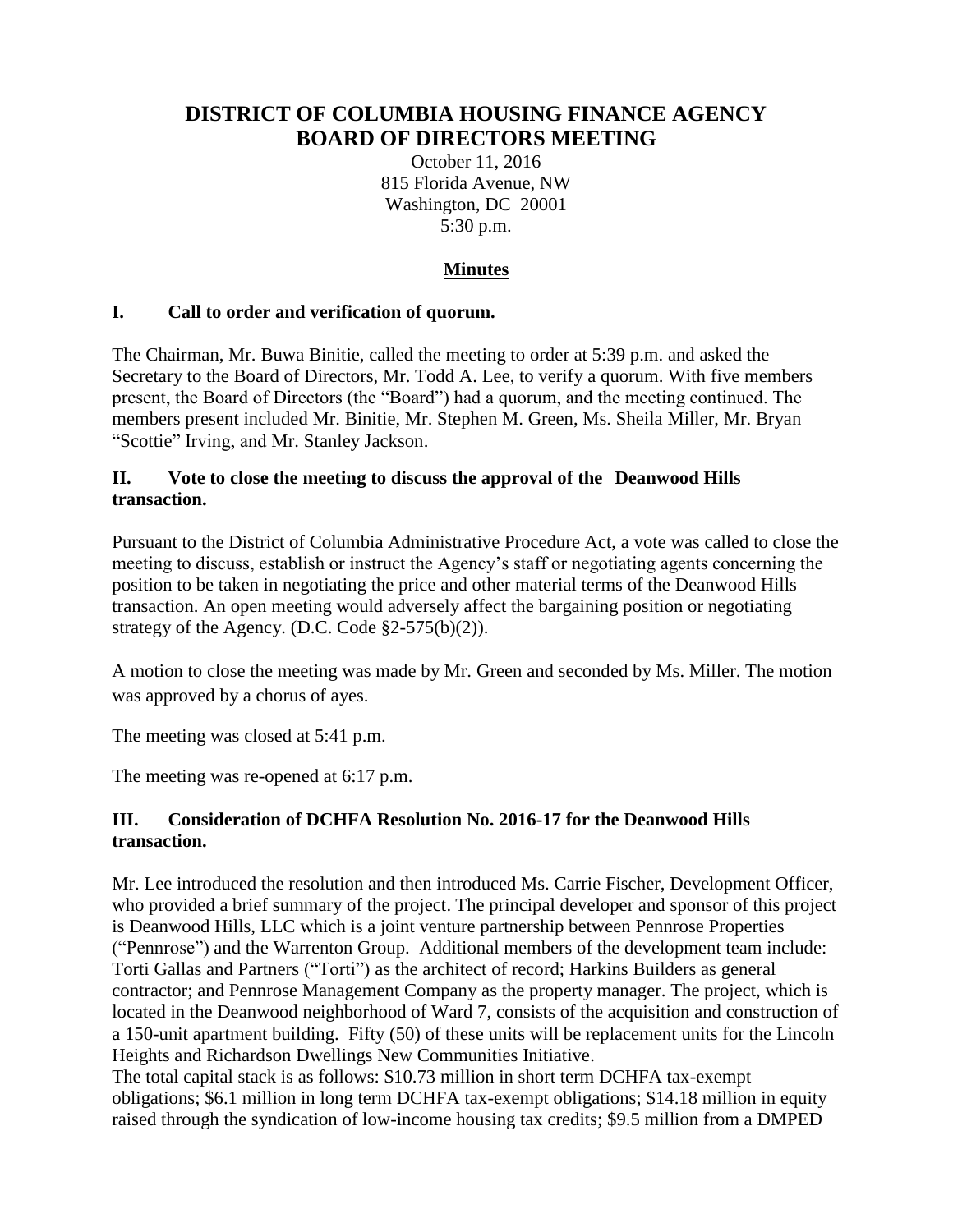loan; \$2 million from a DC Housing Authority loan; \$1.5 million from a Citi Community Capital loan; and \$1.72 million in deferred developer fee.

On the operating side, the 50 public housing replacement units will be subsidized by an Annual Contributions Contract for a term of 40 years. One hundred percent of the units will be set aside at the 40 percent at 60 percent AMI levels for both bonds and tax credits.

The bedroom mix is as follows: six (6) studio units; sixty-eight (68) one-bedroom units; fortyfive (45) two-bedroom units; twenty-eight (28) three-bedroom units; and three (3) four-bedroom units for a total of 150 units. Of the fifty (50) replacement units for the Lincoln Heights and Richardson Dwelling Public Housing Development, forty (40) will be set aside for households earning thirty percent (30%) of AMI and ten (10) will be set aside for households earning sixty percent (60%) of AMI.

Amenities offered at the project will include a fitness room, community room with cyber café, a teen lounge, two private courtyards, an extensive green roof, a public tot lot, and surface parking for seventy-five (75) vehicles and storage for fifty (50) bicycles.

Pennrose Management Company will offer on-site tenant services which will be spearheaded by a supportive services coordinator. Some anticipated services include: health and wellness focused programing; financial education; food box delivery for seniors; and anti-bullying and crime prevention programs.

Members of the development team who were present in support of the project included the following: Ivy Dench-Carter and Sakinah Linder from Pennrose, Christopher Stennett and Warren Williams of The Warrenton Group, Sherief Elfar of Torti, and Olivia Shay-Byrne of K&L Gates, Bond Counsel.

Mr. Elfar gave a brief presentation demonstrating the physical design elements of the building.

Mr. Green asked about the status of the HUD approval. Ms. Dench-Carter indicated that the Housing Authority sent an e-mail earlier in the day saying that the HUD approval is imminent and that she expects that it will be received within the next week or two.

Mr. Binitie asked the team if they were confident in the rents that are projected to be charged at the property. Ms. Dench-Carter indicated that her property management team revisits rents every three months and any adjustments to the projections that are necessary will be considered. Ms. Risha Williams, Director of Compliance and Asset Management, confirmed that the projected rents are comparable to those being charged at a nearby property in the Agency's portfolio.

Mr. Green asked about the seemingly high level of developer fee that is being deferred on this transaction. Ms. Dench-Carter replied that the deal is quite cash constrained and that all of the capital providers, the contractor, and the development team are working together to make the deal work.

A motion to approve the resolution was made by Mr. Green and seconded by Mr. Jackson. The roll was called, and with five affirmative votes, the resolution was approved.